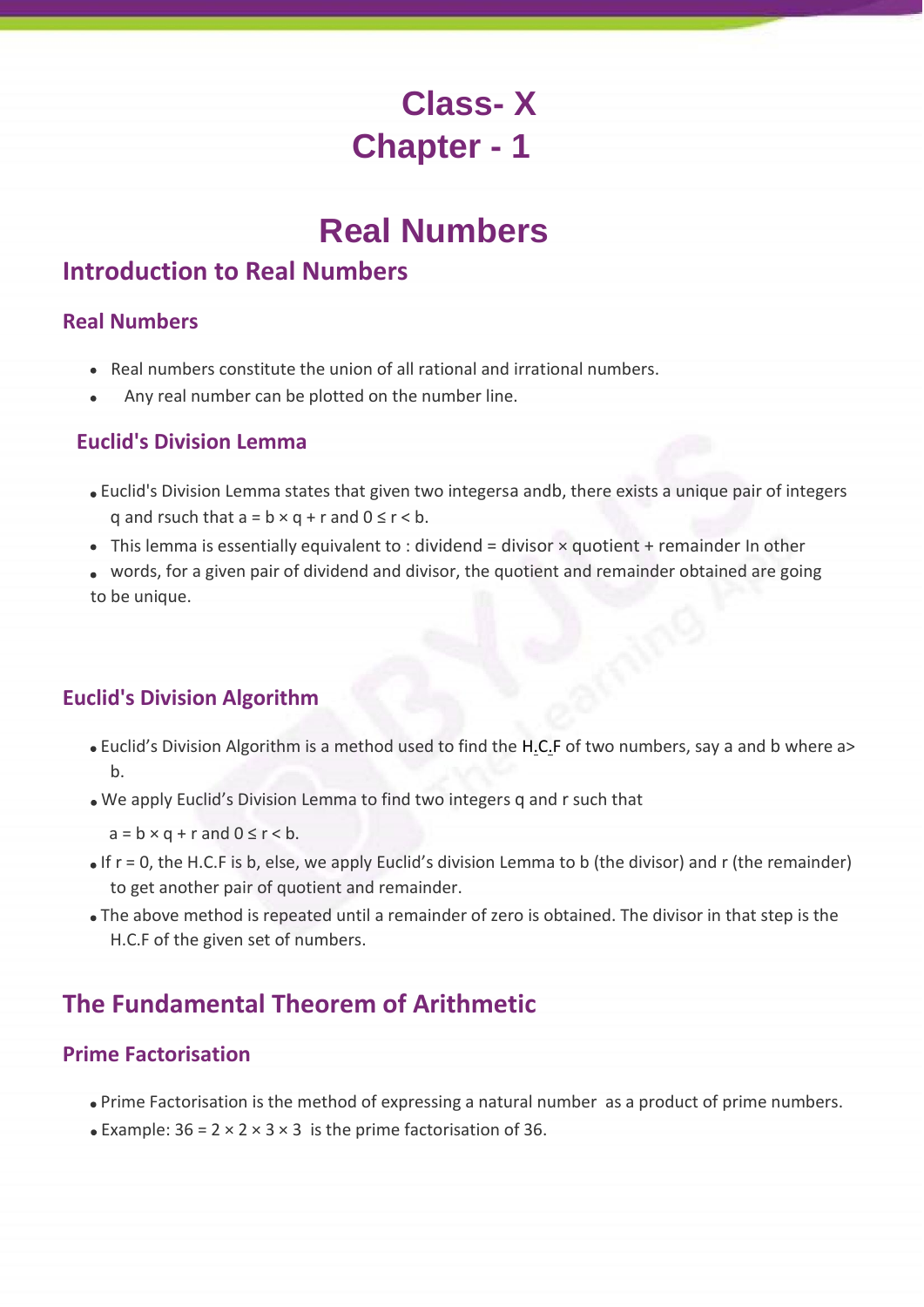### **Fundamental Theorem of Arithmetic**

- The Fundamental Theorem of Arithmetic states that the prime factorisation for a given number is unique if the arrangement of the prime factors is ignored.
- $\bullet$ Example:  $36 = 2 \times 2 \times 3 \times 3$  OR,  $36 = 2 \times 3 \times 2 \times 3$
- Therefore, 36 is represented as a product of prime factors (Two 2s and two 3s) ignoring the arrangement of the factors.

## **Method of Finding LCM**

Example: To find the Least Common Multiple (L.C.M) of 36 and 56,

- 1.  $36 = 2 \times 2 \times 3 \times 3$  $56 = 2 \times 2 \times 2 \times 7$
- 2. The common prime factors are  $2 \times 2$
- 3. The uncommon prime factors are  $3 \times 3$  for 36 and  $2 \times 7$  for 56.
- 4. LCM of 36 and  $56 = 2 \times 2 \times 3 \times 3 \times 2 \times 7$  which is 504

# **Method of Finding HCF**

H.C.F can be found using two methods - Prime factorisation and Euclid's division algorithm.

- Prime Factorisation:
	- Given two numbers, we express both of them as products of their respective prime factors. Then, we select the prime factors that are common to both the numbers

Example - To find the H.C.F of 20 and 24

 $20 = 2 \times 2 \times 5$  $24 = 2 \times 2 \times 2 \times 3$ 

 $\circ$  The factor common to 20 and 24 is  $2 \times 2$ , which is 4, which in turn is the H.C.F of 20 and 24.

- Euclid's Division Algorithm:
	- o It is the repeated use of Euclid's division lemma to find the H.C.F of two numbers.
	- Example: To find the HCF of 18 and 30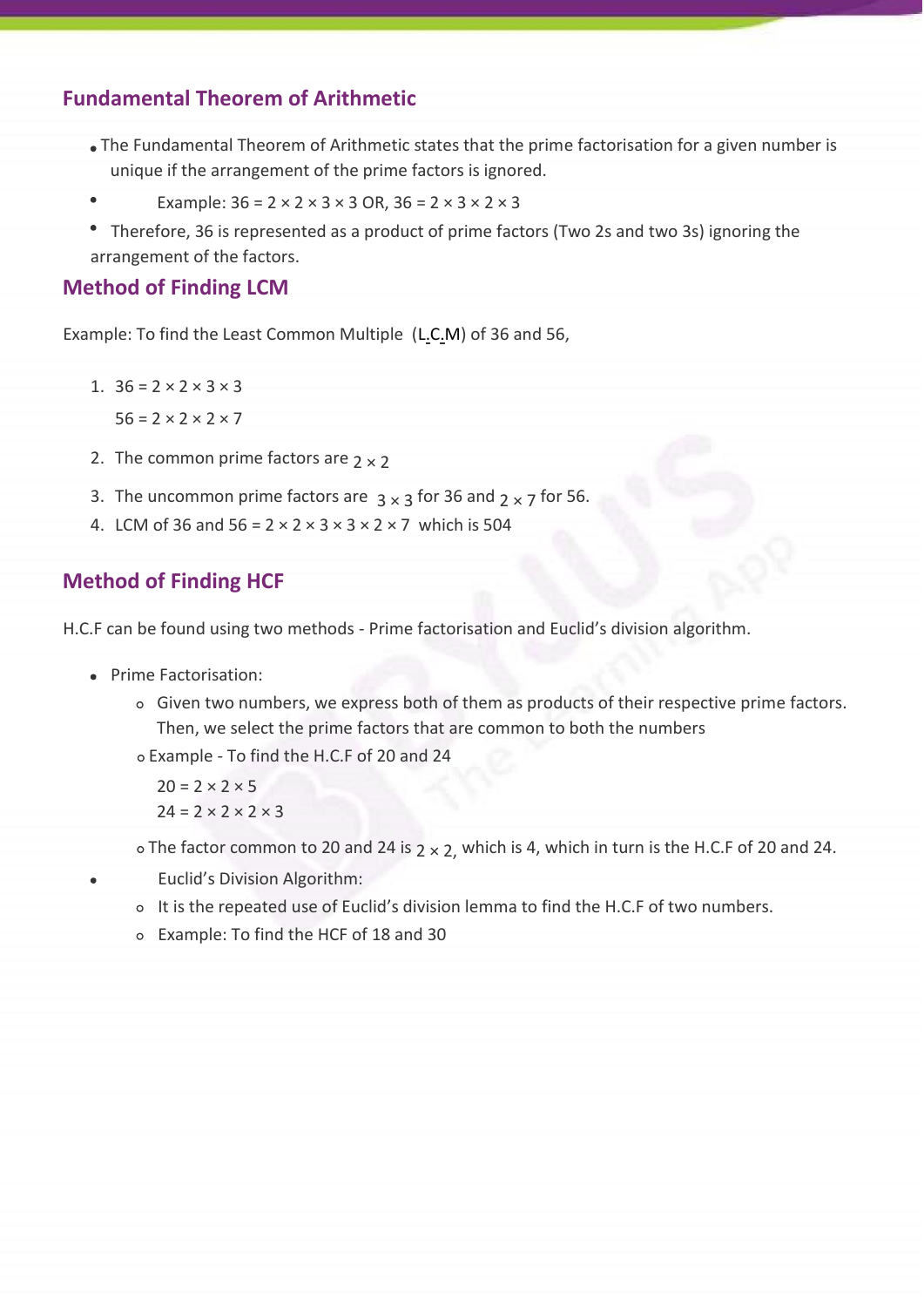

*Finding the HCF of 18 and 30*

o The required HCF is 6. 6

#### **Product of Two Numbers = HCF X LCM of the Two Numbers**

For any two positive integers a and b,

 $a \times b = H.C.F \times L.C.M.$ 

Example - For 36 and 56, the H.C.F is 4 and the L.C.M is 504

 $36 \times 56 = 2016$ 

```
4 \times 504 = 2016
```
Thus,  $36 \times 56 = 4 \times 504$ 

The above relationship, however, doesn't hold true for 3 or more numbers

#### **Applications of HCF & LCM in Real-World Problems**

L.C.M can be used to find the points of common occurrence. This could be the common ringing of bells that ring with different frequencies, the time at which two persons running at different speeds meet, and so on.

# **Revisiting Irrational Numbers**

#### **Irrational Numbers**

Any number that cannot be expressed in the form of  $\frac{p}{q}$  (where p and q are integers and q ≠ 0 .) is an

irrational number. Examples -  $\sqrt{2}$ ,  $\sqrt[3]{4}$ ,  $\pi$ , e and so on.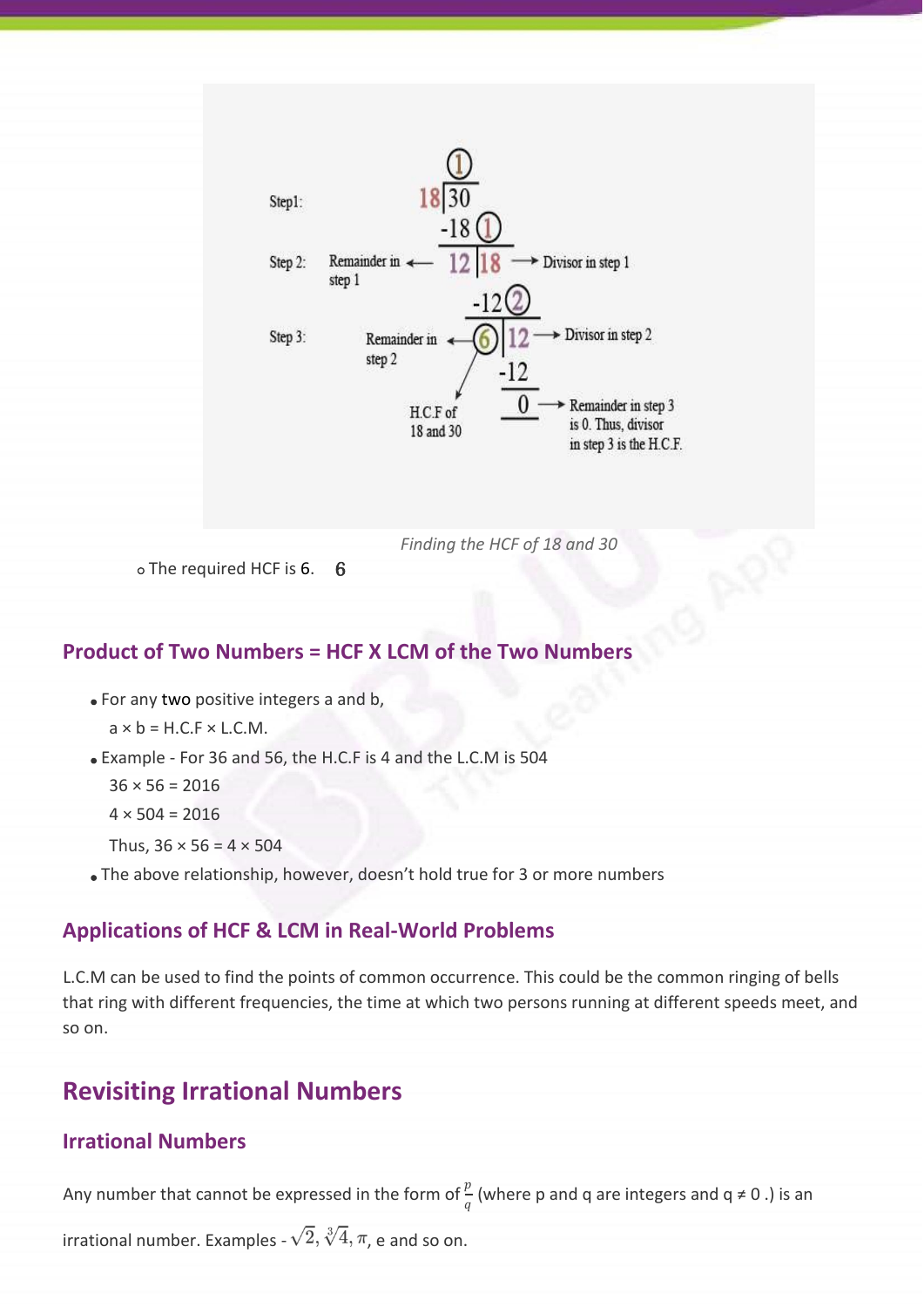# **Number theory: Interesting results**

- If a number p (a prime number) divides a<sup>2</sup>, then p divides a. Example: 3 divides 6<sup>2</sup> i.e 36, which implies that 3 divides 6.
- The sum or difference of a rational and an irrational number is irrational
- The product and quotient of a non-zero rational and irrational number is irrational. √p is irrational
- when 'p' is a prime. For example, 7 is a prime number and  $\sqrt{7}$  is irrational. The above statement can be proved by the method of "Proof by contradiction".

# **Proof by Contradiction**

In the method of contradiction, to check whether a statement is TRUE (i) We assume that the given statement is TRUE.

(ii) We arrive at some result which contradicts our assumption, thereby proving the contrary.

Eg: Prove that √7 is irrational.

Assumption :  $\sqrt{7}$  is rational.

Since it is rational  $\sqrt{7}$  can be expressed as

 $\sqrt{v} = \frac{a}{b}$  where a and b are co-prime Integers, b  $\neq 0$ .

$$
\mathsf{b}
$$

On squaring,  $\frac{a^2}{b^2}$  $\frac{a}{b^2}$  = 7

$$
\Rightarrow a^2 = 7b^2.
$$
  
\n
$$
\Rightarrow 7 \text{ divides } a^2
$$

Hence, 7 divides a. Then, there exists a number c such that a=7c. Then,  $a^2 = 49c^2$ . Hence,  $7b^2 = 49c^2$  or  $b^2 = 7c^2$ .

 $\Rightarrow$  divides b<sup>2</sup>

Hence 7 divides b. Since 7 is a common factor for both a and b, it contradicts our assumption that a and b are coprime integers.

Hence, our initial assumption that  $\sqrt{7}$  is rational is wrong. Therefore,  $\sqrt{7}$  is irrational.

# **Revisiting Rational Numbers and Their Decimal Expansions**

# **Rational Numbers**

Rational numbers are numbers that can be written in the form  $\frac{p}{q}$ , where p and q areintegers and q  $\neq$  0.

Examples -  $\frac{1}{2}$   $\frac{4}{5}$ , ,1,0,–3 and so on.